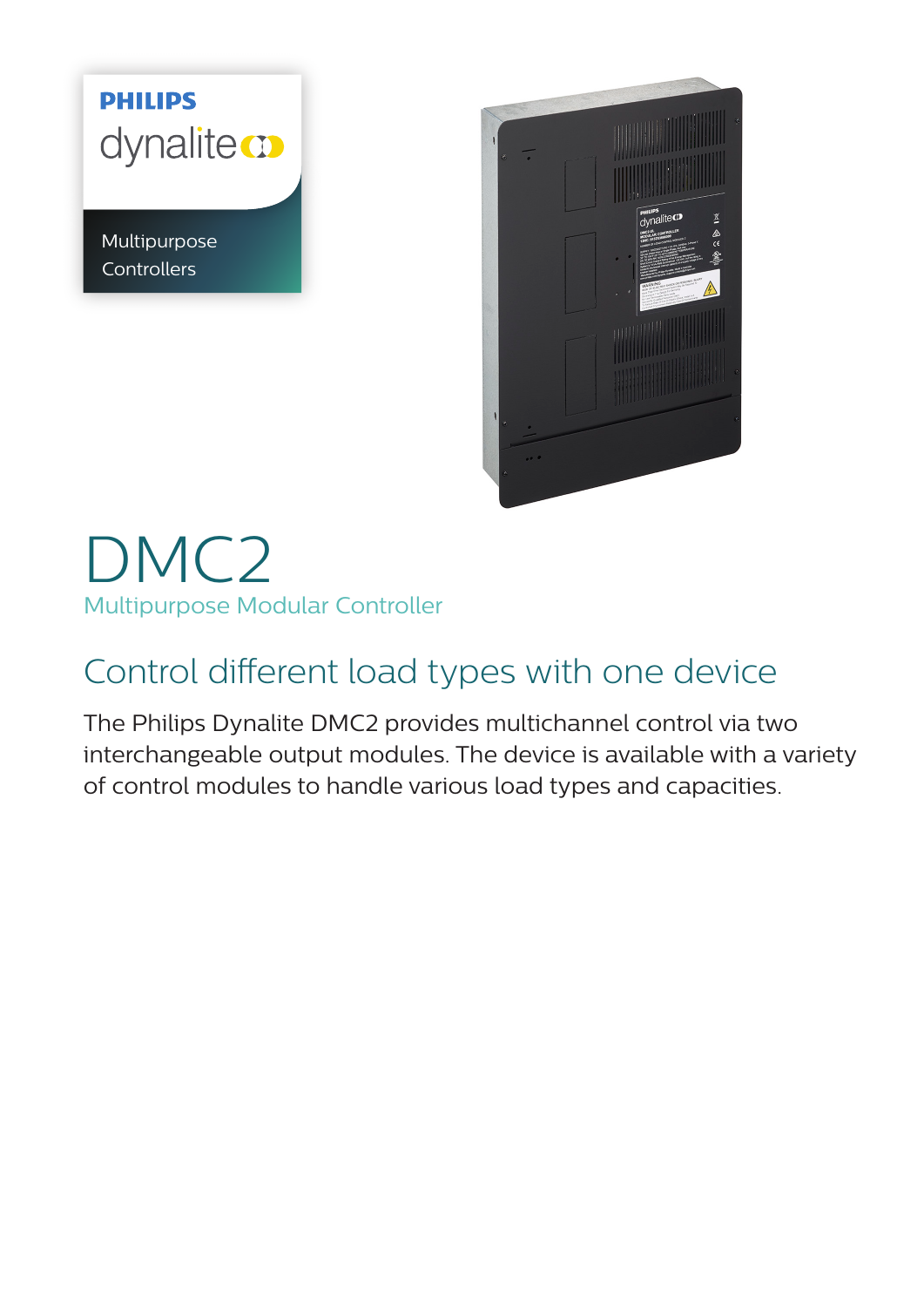## DMC2 Control different load types with one device

- **• Single controller solution –** Control a multitude of load types from one device, suited to any segment requiring lighting or relay control.
- **• Phase-cut dimming module –** Selectable per channel for leading or trailing edge output. Compatible with most dimming loads.
- **• Signal dimming module –** Suitable for controlling 1-10 V, DSI, DALI Broadcast and DALI Addressable drivers. Builtin relays remove power when channel level is at 0%.
- **• Relay control module –** Suitable for controlling most types of switched loads.
- **• Flexible mounting solution –** Surface or recess mountable enclosure.
- **• Passive cooling –** Fanless design reduces noise, power consumption and maintenance costs.

### **Dimensions**

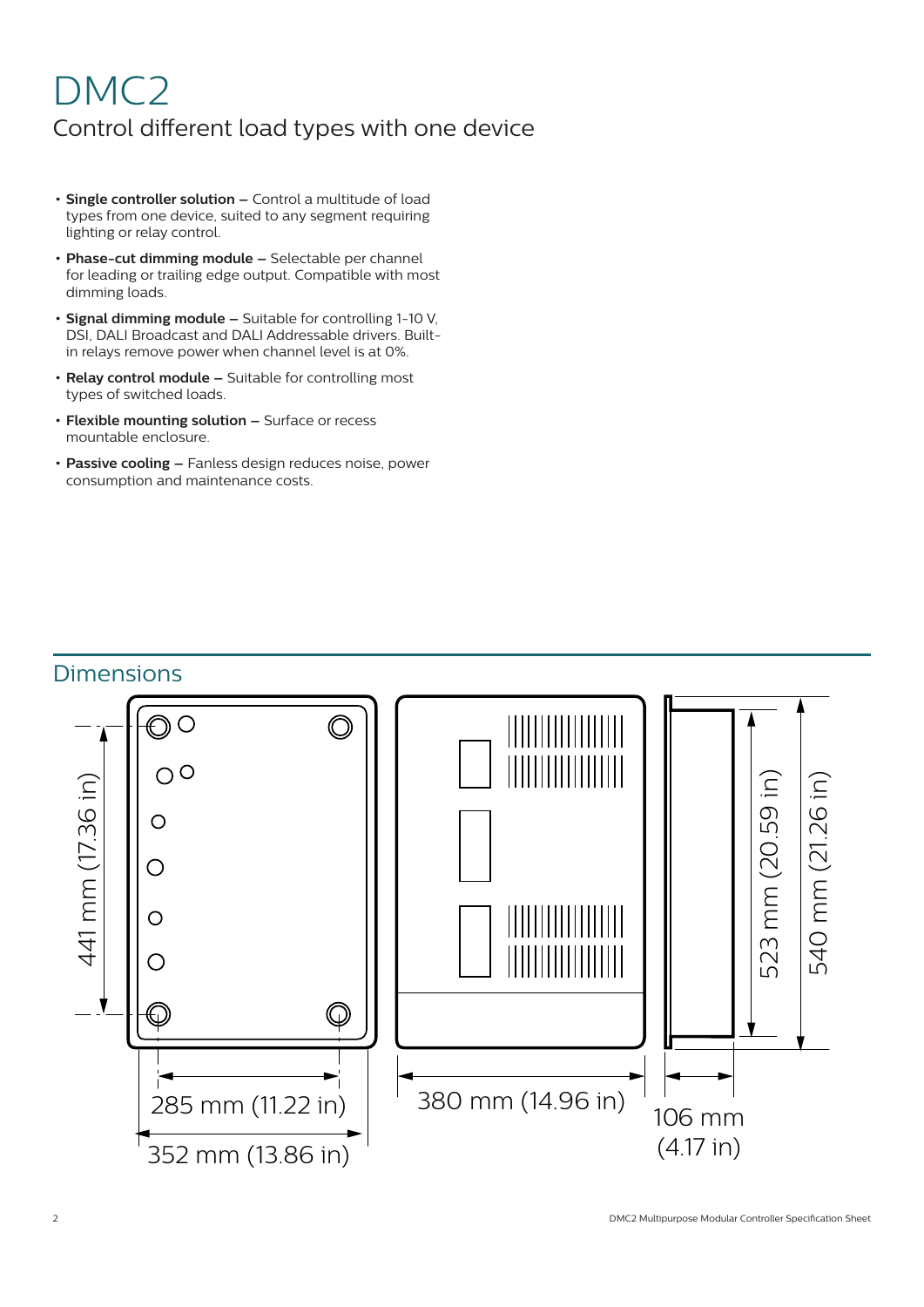**DMC2**

Specifications<br>Due to continuous improvements and innovations, specifications may change without notice.



Multipurpose Modular Controller

#### **Enclosure**

 $\mathsf{u}$ 

| Dimensions $(H \times W \times D)$ | 540 x 380 x 106 mm (21.26 x 14.96 x 4.17 in)                           |
|------------------------------------|------------------------------------------------------------------------|
| Packed Weight                      | 8.9 kg (19.62 lb)<br>(enclosure only)                                  |
| Construction                       | Galvanized steel enclosure<br>Powder-coated front covers               |
| Output Module Bays                 | 2                                                                      |
| Mains/Output Cable Entry**         | 15 x Ø 28.2 mm (1.11 in) knockout<br>12 x Ø 22.2 mm (0.87 in) knockout |
| Data Cable Entry**                 | $2 \times \emptyset$ 28.2 mm (1.11 in) knockout                        |

#### **Environment\***

| <b>Operating Temperature</b>        | 0 $\degree$ to 40 $\degree$ C ambient (32 $\degree$ to 104 $\degree$ F)       |
|-------------------------------------|-------------------------------------------------------------------------------|
| Storage/Transport Temperature       | $-25^{\circ}$ to 70 $^{\circ}$ C ambient (-13 $^{\circ}$ to 158 $^{\circ}$ F) |
| 0 to 90% non-condensing<br>Humidity |                                                                               |
| <b>IEC Pollution Degree</b>         |                                                                               |
|                                     |                                                                               |

#### **Compliance**

Certification CE, RCM, UL/cUL, FCC, ICES, UKCA, RoHS

\* For indoor installation only

## Supply Module - DSM2

| Supply Type                     | Single-phase<br>Three-phase, four wire $(\lambda)$                                 |
|---------------------------------|------------------------------------------------------------------------------------|
| Single-Phase Supply             | 120/230/277 VAC @ 63 A                                                             |
| Three-Phase Voltage             | 120/230/277 VAC (±10%) @ 32 A/phase                                                |
| Supply Terminals                | 4 x screw terminal<br>Line 1, Line 2, Line 3, Neutral<br>(Earth link bar provided) |
| Supply Terminal Conductor Size  | 16 mm <sup>2</sup> (#6 AWG) (max)                                                  |
| <b>IEC Overvoltage Category</b> | Ш                                                                                  |
|                                 |                                                                                    |



## Communication Module - DCM-DyNet

| <b>Serial Ports</b>        | 1 x RS-485<br>1 x DMX Rx<br>1 x UL924*            |
|----------------------------|---------------------------------------------------|
| <b>Supported Protocols</b> | DyNet<br>DyNet2                                   |
| DyNet DC Output Voltage    | 12/24 VDC                                         |
| DyNet DC Output Current    | 200 mA                                            |
| User Controls              | 1 x service switch<br>1 x channel override keypad |
| Indicators                 | 1 x service LED                                   |

| RS-485 Terminals               | $3 \times RJ12$<br>1 x 5-way pluggable screw terminal |
|--------------------------------|-------------------------------------------------------|
| DMX Rx Channels                | 512 (max)                                             |
| <b>DMX Terminal</b>            | 1 x 3-way pluggable screw terminal                    |
| Dry Contact Inputs + UL924*    | $4 + 1$                                               |
| Dry Contact + UL924* Terminal  | 1 x 10-way pluggable screw terminal                   |
| <b>Terminal Conductor Size</b> | $4 \text{ mm}^2$ (#11 AWG) (max)                      |



This function must only be used with systems complying to UL924, and must not be used with any other system.

\*\* Ø 35 mm (1.38 in) knockout is suitable for 1 inch conduit Ø 28.2 mm (1.11 in) knockout is suitable for ¾ inch conduit

DMC2 Multipurpose Modular Controller Specification Sheet

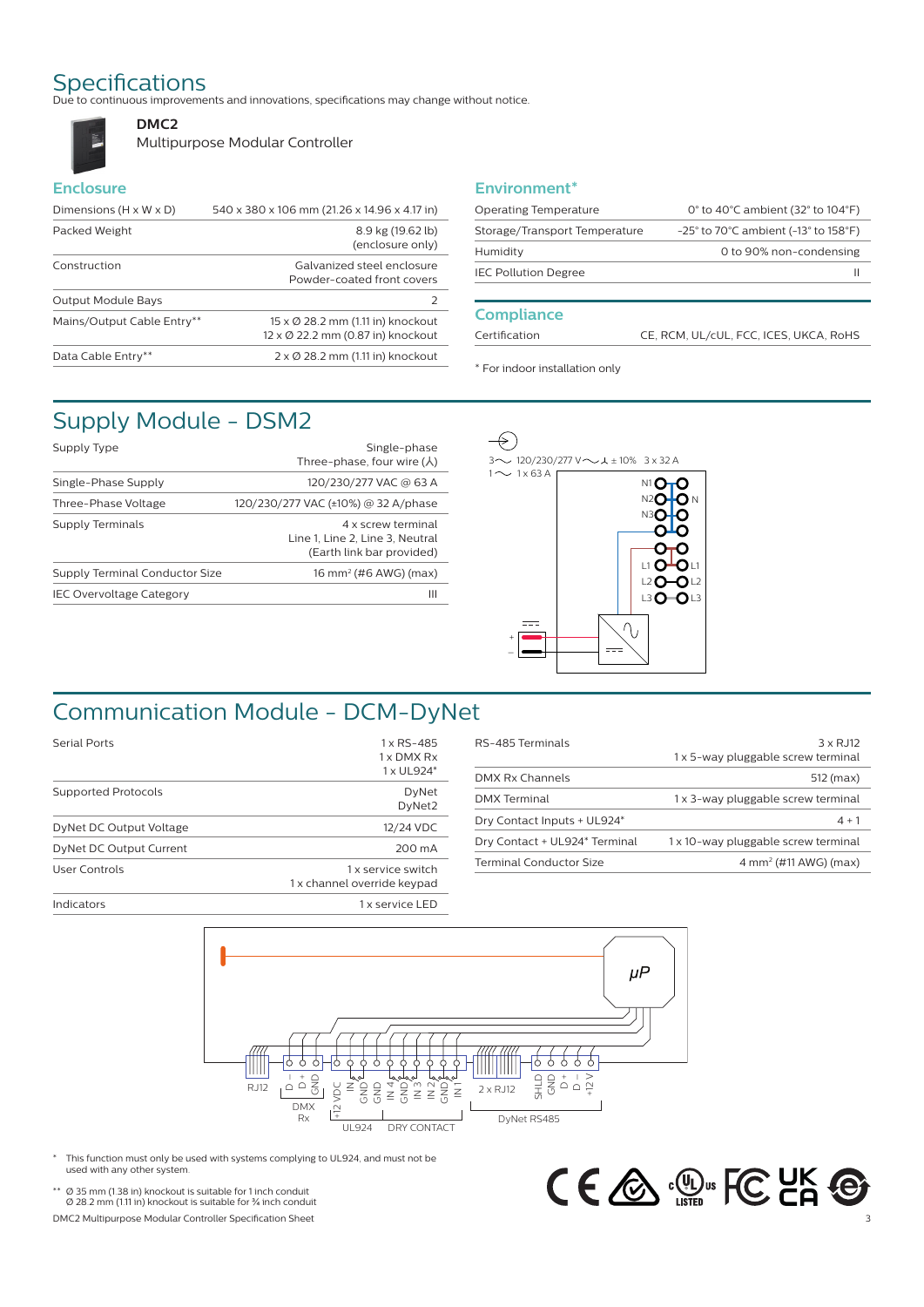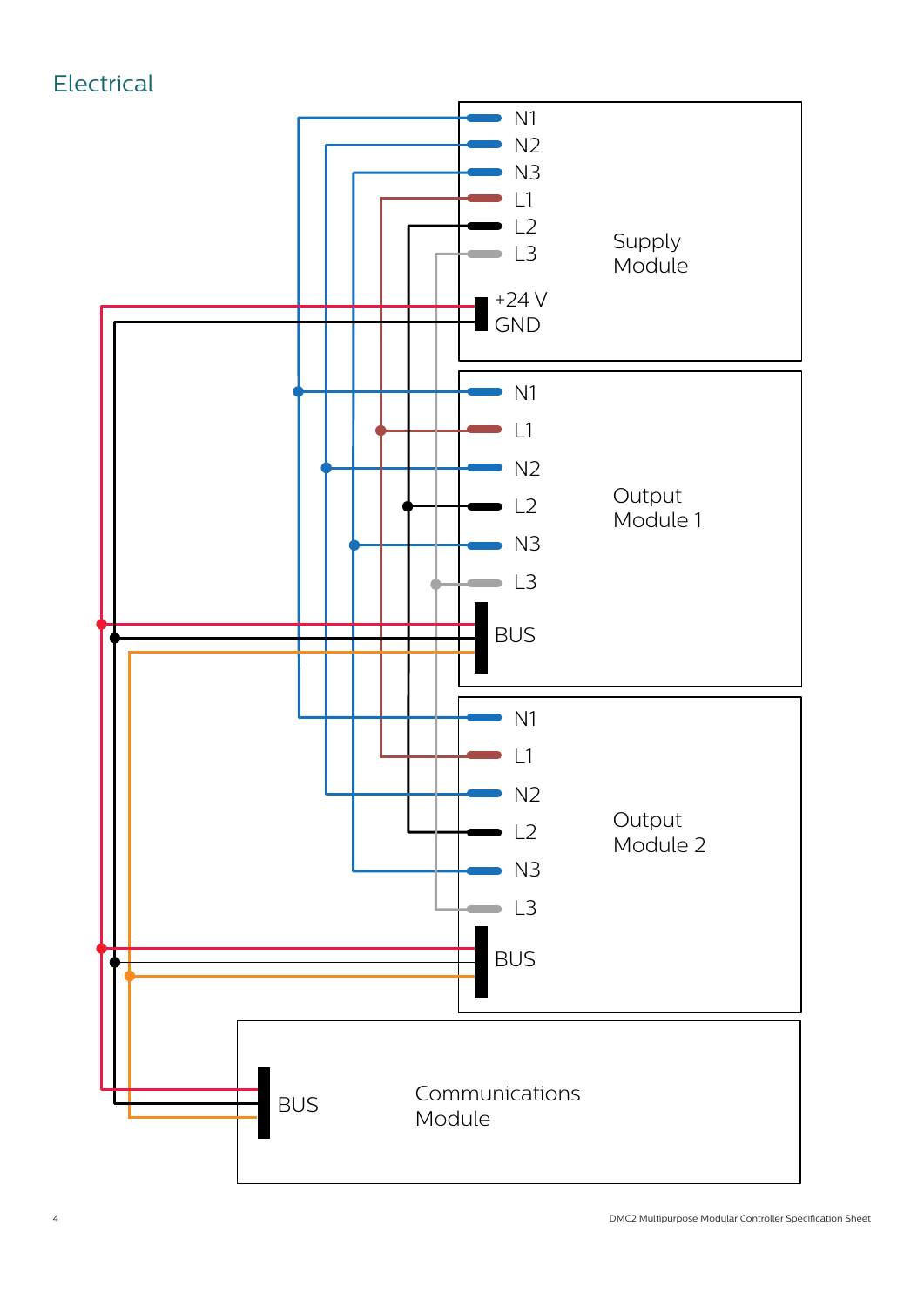## Signal Dimming Control Modules

## DMD310, DMD316

| Module Type                    | Signal dimming control                                    |
|--------------------------------|-----------------------------------------------------------|
| <b>Control Channel Outputs</b> | 3<br>(DALI Addressable, DALI Broadcast, DSI, 1-10 V)      |
| <b>Switched Outputs</b>        | 3                                                         |
| Packed Weight                  | 1.8 kg (3.97 lb)                                          |
| <b>Electrical Protection</b>   |                                                           |
| <b>DMD310-CE</b>               | 3 x 10 A dual pole C-curve circuit breaker (IEC approved) |
| DMD316-CE                      | 3 x 16 A dual pole C-curve circuit breaker (IEC approved) |
| DMD310-RCBO-CE                 | 3 x 10 A C-curve RCBO (IEC approved)                      |
| DMD316-RCBO-CE                 | 3 x 16 A C-curve RCBO (IEC approved)                      |
| <b>DMD316-UL</b>               | 3 x 20 A dual pole C-curve circuit breaker (UL489 listed) |

#### **Control Channel Output Capacity**

| Channel                    | <b>Device</b> |  |
|----------------------------|---------------|--|
| 130 mA                     |               |  |
| 190 mA                     |               |  |
| 64                         | 192           |  |
| <b>Basic</b>               |               |  |
|                            |               |  |
| Channel                    |               |  |
| sink 50 mA<br>source 50 mA |               |  |
|                            |               |  |

\* Supports Class 1 / Class 2 wiring

#### 1-10 V, DSI & DALI  $\begin{array}{c|c} \hline \circ \\ \hline \circ \end{array}$  $D+$ CH1  $D \circ$ <u>Juni Tu</u>  $D+$ CH2  $1-10$  V, DSI & DALI  $D \frac{0}{0}$ **Julius** ı D+ CH3  $-10$  V, DSI & DAL  $D \overline{\bigcirc}$ CH1 Ő  $\sim$  $\overline{\bigcirc}$ CH2  $\overline{\circ}$  $\sim$ Ő CH3 *µP*  $\sim$ Ċ

#### **Switched Output Ratings**

| Load Type                | Maximum Rating per Output |               |
|--------------------------|---------------------------|---------------|
|                          | <b>DMD310</b>             | <b>DMD316</b> |
| Incandescent             |                           |               |
| Magnetic with Halogen    | 10 A. 277 VAC             | 16 A. 277 VAC |
| <b>Electronic Driver</b> |                           |               |
| Inrush Current           | 500 A                     |               |
| Maximum Module Load      | 30 A                      | 48 A          |

### DMD316FR-UL

| Module Type             | Signal dimming control                          |
|-------------------------|-------------------------------------------------|
| Control Channel Outputs | 3                                               |
|                         | (DALI Addressable, DALI Broadcast, DSI, 1-10 V) |
| Switched Outputs        | 3 x 16 A feed-through                           |
| Packed Weight           | 1.8 kg (3.97 lb)                                |

#### **Control Channel Output Capacity**

| DALI/DSI*                         | Channel                    | Device |
|-----------------------------------|----------------------------|--------|
| <b>Guaranteed Current</b>         | 150 mA                     |        |
| Maximum Current                   | 250 mA                     |        |
| <b>Maximum Drivers</b>            | 64                         | 192    |
| Insulation                        | <b>Basic</b>               |        |
|                                   |                            |        |
| $1 - 10V$                         | Channel                    |        |
| Current                           | sink 50 mA<br>source 50 mA |        |
| Supports Class 1 / Class 2 wiring |                            |        |

![](_page_4_Figure_13.jpeg)

#### **Switched Output Ratings**

| Load Type             | Maximum Rating per Output                                      |               |
|-----------------------|----------------------------------------------------------------|---------------|
|                       | CH1-CH3 (UL)                                                   | CH1-CH3 (CSA) |
| General Use           | 20 A. 300 VAC                                                  | 20 A, 347 VAC |
| Incandescent          | 20 A. 120 VAC                                                  |               |
| Magnetic with Halogen | 20 A. 347 VAC                                                  |               |
| Electronic Driver     | 16 A. 347 VAC                                                  |               |
| Motor                 | 9.8 FLA (1/2 HP), 110-125 VAC<br>10 FLA (11/2 HP), 220/277 VAC |               |
| Maximum Module Load   |                                                                | 48 A          |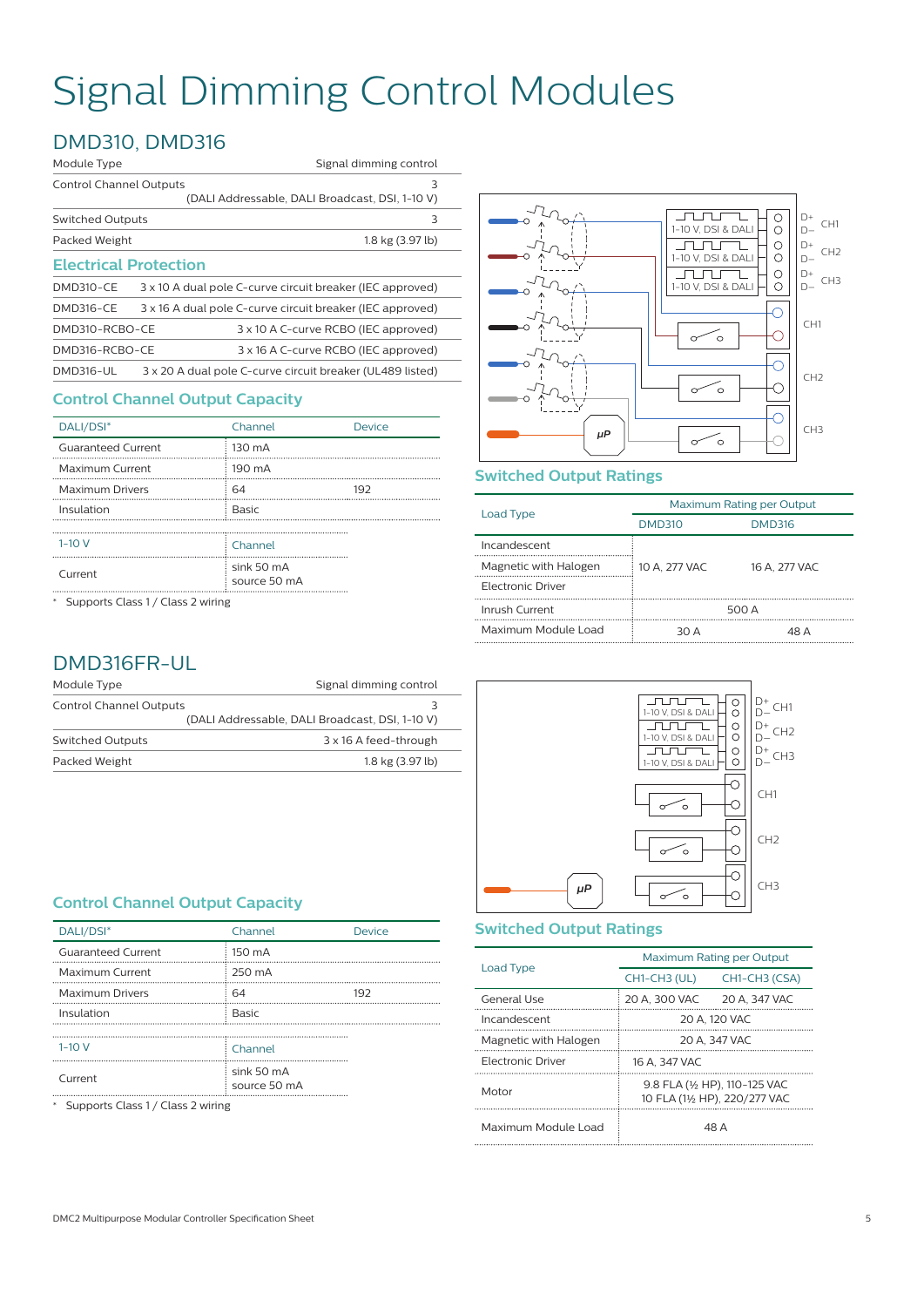# Phase-Cut Dimming Control Modules

### DMP310GL

| Module Type                           | Phase-cut dimming control                                    |
|---------------------------------------|--------------------------------------------------------------|
| <b>Output Channels</b>                | 3 x Leading/Trailing Edge Dimming                            |
| Maximum Module Load                   | 14 A                                                         |
| <b>Output Terminal Conductor Size</b> | $6 \times 16$ mm <sup>2</sup> (#6 AWG) (max)                 |
| Packed Weight                         | $2.1 \text{ kg}$ (4.63 lb)                                   |
| <b>Electrical Protection</b>          |                                                              |
| DMP310GL-CE                           | 3 x 10 A dual pole C-curve circuit breaker<br>(IEC approved) |
| DMP310GL-RCBO-CE                      | 3 x 10 A C-curve RCBO<br>(IEC approved)                      |
| DMP310GL-UL                           | 3 x 20 A dual pole C-curve circuit breaker<br>(UL489 listed) |

#### **Output Ratings/Channel (CH)**

| Load Type                            | <b>Operating Mode</b>   | 120 / 240 VAC 277 VAC |                           |
|--------------------------------------|-------------------------|-----------------------|---------------------------|
| Incandescent                         | Leading / Trailing Edge |                       |                           |
| Magnetic with Halogen : Leading Edge |                         | 10 A                  | $\triangle$ 3 $\triangle$ |
| Electronic Driver                    | <b>Trailing Edge</b>    |                       |                           |

![](_page_5_Figure_5.jpeg)

#### DMP603GL

| Module Type                        | Phase-cut dimming control                                    |
|------------------------------------|--------------------------------------------------------------|
| <b>Output Channels</b>             | 6 x Leading/Trailing Edge Dimming                            |
| Maximum Module Load                | 16 A                                                         |
| Output Terminal Conductor Size     | $12 \times 6$ mm <sup>2</sup> (#10 AWG) (max)                |
| Packed Weight                      | 2.3 kg (5.07 lb)                                             |
| <b>Electrical Protection</b>       |                                                              |
| DMP603GL-CE                        | 6 x 10 A dual pole C-curve circuit breaker<br>(IEC approved) |
| DMP603GL-RCBO-CE                   | 6 x 10 A C-curve RCBO<br>(IEC approved)                      |
| DMP603GL-UL                        | 6 x 20 A dual pole C-curve circuit breaker<br>(UL489 listed) |
| <b>Output Ratings/Channel (CH)</b> |                                                              |

#### **Output Ratings/Channel (CH)**

| Load Type                            | <b>Operating Mode</b>   | 120 / 240 VAC 277 VAC |      |
|--------------------------------------|-------------------------|-----------------------|------|
| Incandescent                         | Leading / Trailing Edge |                       |      |
| Magnetic with Halogen   Leading Edge |                         | 3 A                   | 17 A |
| Electronic Driver                    | Trailing Edge           |                       |      |

![](_page_5_Figure_10.jpeg)

### DMP116

| Phase-cut dimming control                                                              |  |
|----------------------------------------------------------------------------------------|--|
| 1 x Leading/Trailing Edge Dimming                                                      |  |
| 16 A                                                                                   |  |
| $12 \times 6$ mm <sup>2</sup> (#10 AWG) (max)<br><b>Output Terminal Conductor Size</b> |  |
| $2.1 \text{ kg} (4.63 \text{ lb})$                                                     |  |
|                                                                                        |  |
| 1 x 20 A dual pole C-curve circuit breaker<br>(UL489 listed)                           |  |
|                                                                                        |  |

#### **Output Ratings/Channel (CH)**

| <b>Operating Mode</b>                |     |                       |
|--------------------------------------|-----|-----------------------|
| Leading / Trailing Edge              |     |                       |
| Magnetic with Halogen : Leading Edge | 16A | 1N A                  |
| <b>Trailing Edge</b>                 |     |                       |
|                                      |     | 120 / 240 VAC 277 VAC |

![](_page_5_Figure_15.jpeg)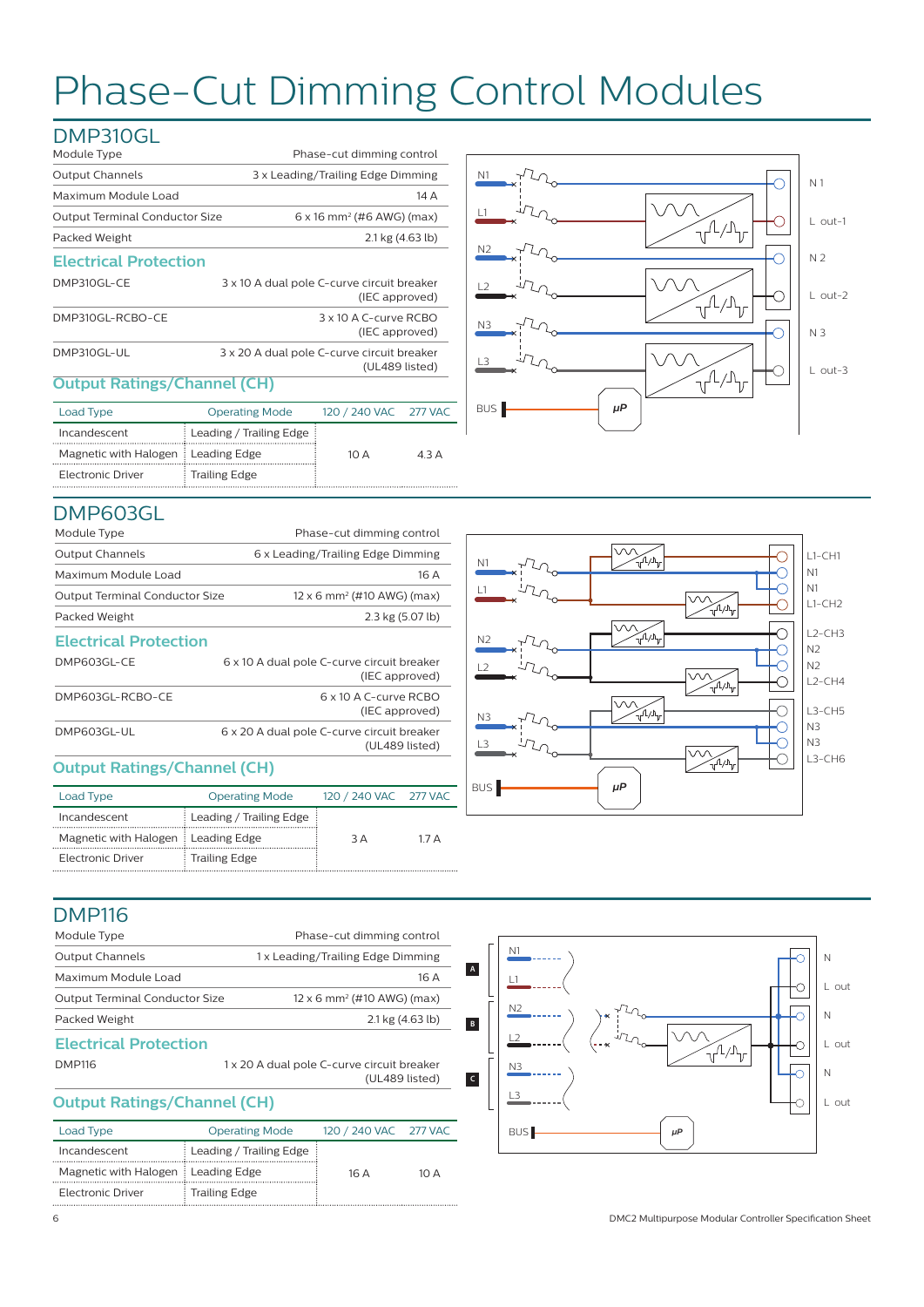# Relay Control Modules

## DMR310, DMR316

| Module Type                           | Relay control                                                |
|---------------------------------------|--------------------------------------------------------------|
| <b>Switched Outputs</b>               | 3                                                            |
| <b>Output Terminal Conductor Size</b> | $6 \times 6$ mm <sup>2</sup> (#10 AWG) (max)                 |
| Packed Weight                         | 1.7 kg (3.75 lb)                                             |
| <b>Electrical Protection</b>          |                                                              |
| <b>DMR310-CE</b>                      | 3 x 10 A dual pole C-curve circuit breaker<br>(IEC approved) |
| <b>DMR316-CE</b>                      | 3 x 16 A dual pole C-curve circuit breaker<br>(IEC approved) |
| DMR310-RCBO-CE                        | 3 x 10 A C-curve RCBO<br>(IEC approved)                      |
| DMR316-RCBO-CE                        | 3 x 16 A C-curve RCBO<br>(IEC approved)                      |
| <b>DMR316-UL</b>                      | 3 x 20 A dual pole C-curve circuit breaker<br>(UL489 listed) |

![](_page_6_Figure_3.jpeg)

#### **Switched Output Ratings**

|                       | Maximum Rating per Output                                                               |                         |  |
|-----------------------|-----------------------------------------------------------------------------------------|-------------------------|--|
| Load Type             | <b>DMR310</b>                                                                           | <b>DMR316</b>           |  |
| Incandescent          |                                                                                         |                         |  |
| Magnetic with Halogen | 10 A. 277 VAC                                                                           | 16 A. 277 VAC           |  |
| Electronic Driver     |                                                                                         |                         |  |
| Motor                 | 9.8 FLA (1/2 HP) 120 VAC<br>10 FLA (1 1/2 HP) 230/277 VAC 12 FLA (1 1/2 HP) 230/277 VAC | 16 FLA (1/2 HP) 120 VAC |  |
| Inrush Current        | 500 A                                                                                   |                         |  |
| Maximum Module Load   | 30 A                                                                                    | 48 A                    |  |

#### DMR610GL

| Module Type                           | Relay control                                                |
|---------------------------------------|--------------------------------------------------------------|
| <b>Switched Outputs</b>               | 6                                                            |
| Maximum Module Load                   | 30 A                                                         |
| <b>Output Terminal Conductor Size</b> | $12 \times 16$ mm <sup>2</sup> (#6 AWG) (max)                |
| Packed Weight                         | 1.9 kg (4.19 lb)                                             |
| <b>Electrical Protection</b>          |                                                              |
| DMR610GL-CE                           | 6 x 16 A dual pole C-curve circuit breaker<br>(IEC approved) |
| DMR610GL-RCBO-CE                      | 6 x 16 A C-curve RCBO<br>(IEC approved)                      |
| DMR610GL-UL                           | 6 x 20 A dual pole C-curve circuit breaker<br>(UL489 listed) |
|                                       |                                                              |

#### **Switched Output Ratings**

| Load Type                | Maximum Rating per Output                                 |
|--------------------------|-----------------------------------------------------------|
| Incandescent             |                                                           |
| Magnetic with Halogen    | 10 A. 277 VAC                                             |
| <b>Electronic Driver</b> |                                                           |
| Motor                    | 9.8 FLA (1/2 HP) 120 VAC<br>10 FLA (1 1/2 HP) 230/277 VAC |
| Inrush Current           | 500 A                                                     |
|                          |                                                           |
|                          | CH1-CH2, CH3-CH4, CH5-CH6                                 |
| Maximum Group Load       | 1N A                                                      |

![](_page_6_Figure_10.jpeg)

DMC2 Multipurpose Modular Controller Specification Sheet 7 7 3 2006 7 3 2006 7 7 3 2006 7 3 2006 7 7 7 3 2006 7 4 3 2006 7 7 3 2006 7 7 3 2006 7 7 3 2006 7 7 3 2006 7 7 7 2006 7 7 2006 7 7 7 2006 7 7 2006 7 7 7 2006 7 7 20